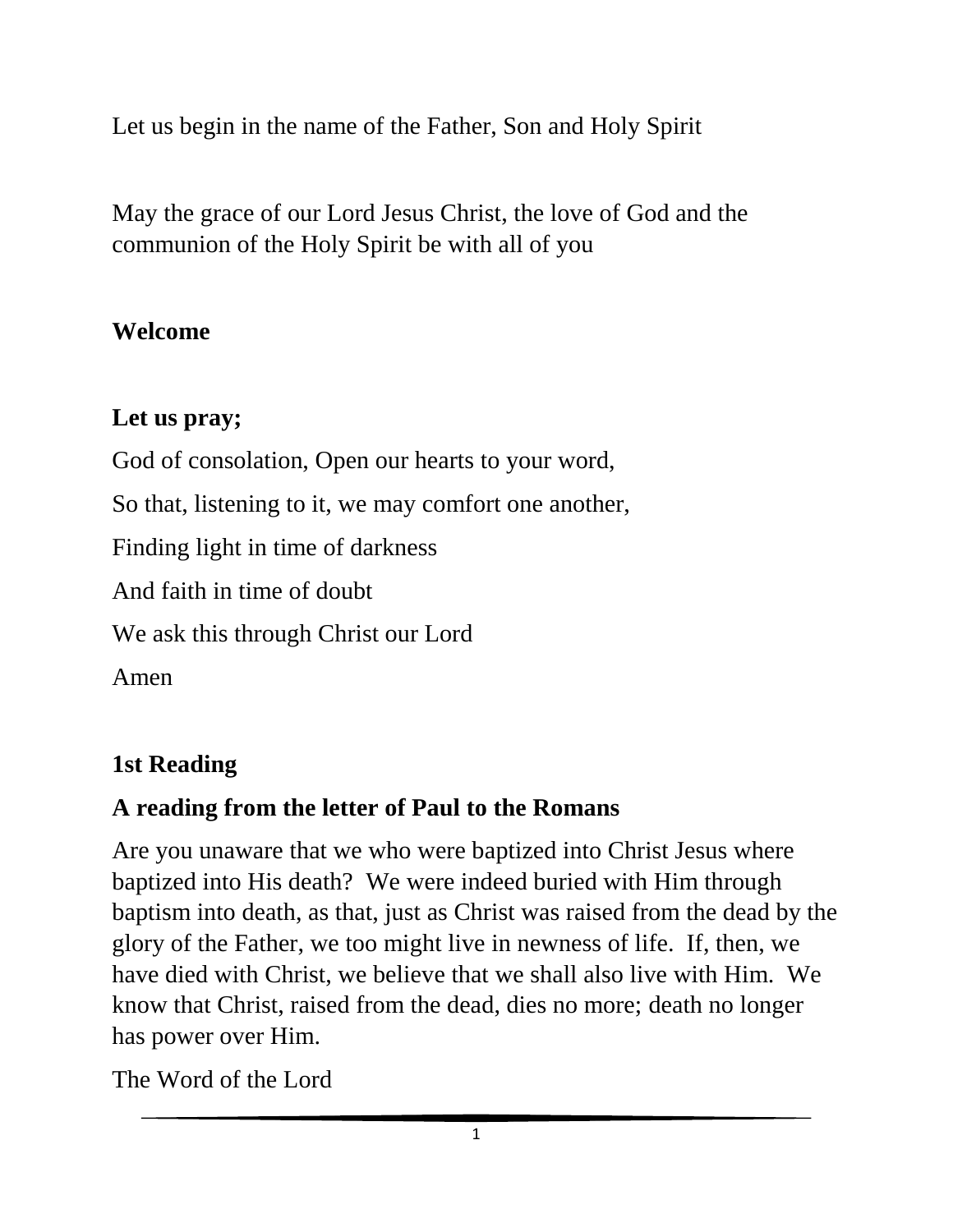## **Responsorial Psalm**

R) The Lord is my shepherd; there is nothing I shall need

The Lord is my shepherd; I shall not want.

In verdant pastures he gives me repose;

Beside restful waters he leads me;

He refreshes my soul

R) The Lord is my shepherd; there is nothing I shall need

He guides me in right paths for his name sake.

Even though I walk in the dark valley I fear no evil; for you are at my side

With your rod and staff that give me courage

R) The Lord is my shepherd; there is nothing I shall need

You spread the table before me in the sight of my foes; You anoint my head with oil;

My cup overflows.

R) The Lord is my shepherd; there is nothing I shall need

Only goodness and kindness follow me all the days of my life;

And I shall dwell in the house of the Lord for years to come.

R) The Lord is my shepherd; there is nothing I shall need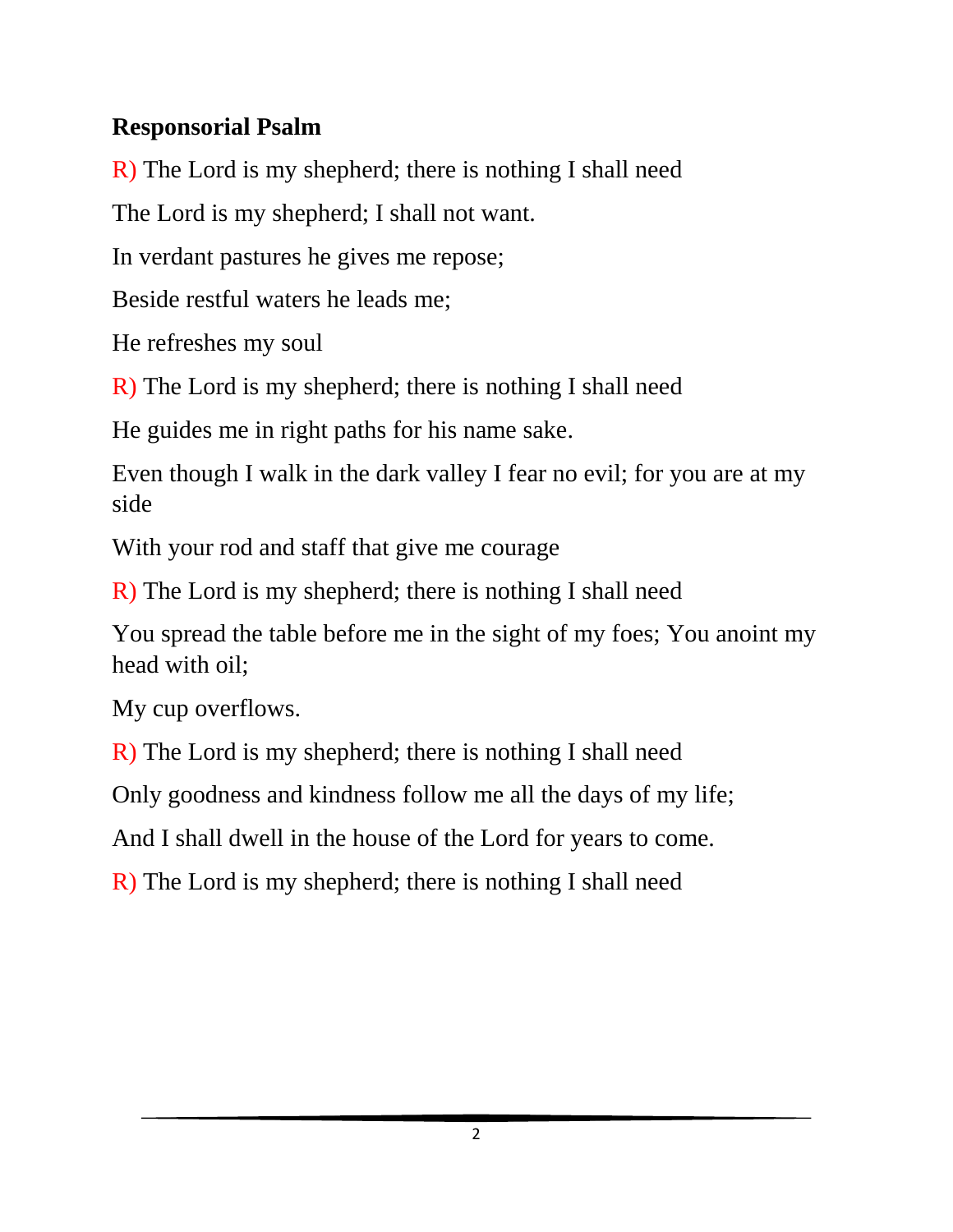#### **Alleluia**

Blessed are you, Father, Lord of heaven and earth;

You have revealed to little ones the mysteries of the kingdom.

## **Alleluia**

## **Gospel**

A reading from the Holy Gospel according to Mark 10:13-16

People were bringing children to him that he might touch them, but the disciples rebuked them. When Jesus saw this he became indignant and said to them, "Let the children come to me; do not prevent them, for the kingdom of God belongs to such as these. Amen, I say to you, whoever does not accept the kingdom of God like a child will not enter it." Then he embraced them and blessed them, placing his hands on them.

The Gospel of the Lord

# **Reflection**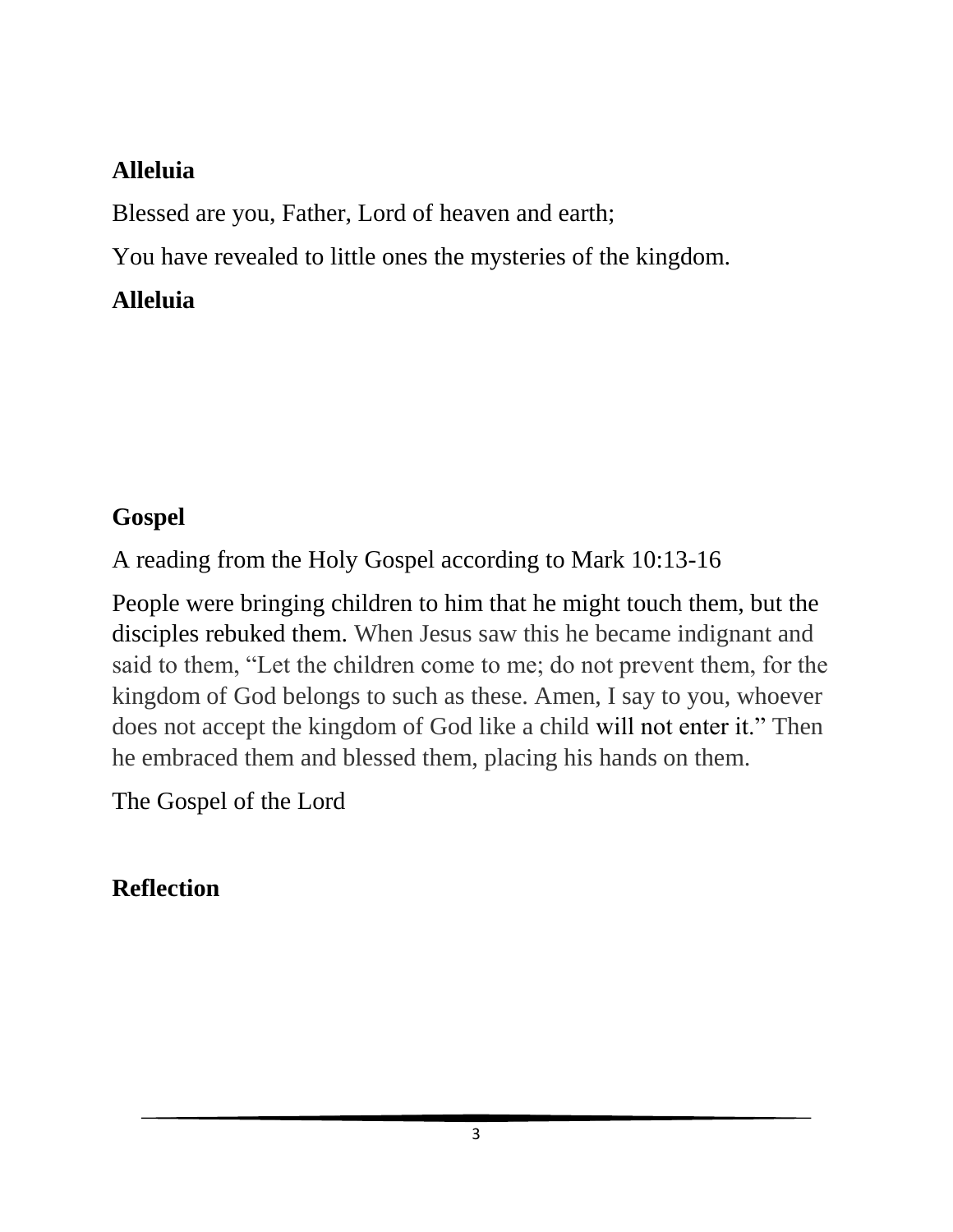# **General Intersessions**

My dear friends, Jesus Christ is risen from the dead and sits at the right hand of the father where he intercedes for his church. Confident that God hears the voices of those who trust in the Lord Jesus, we join our prayers to his.

For the family and friends of our brother/sister that they may be consoled in their grief by the Lord who wept at the death of his friend Lazarus.

We pray to the Lord

R).Lord, hear our prayer

For our deceased relatives and friends and for all who have helped us, that they may have the reward of their goodness.

We pray to the Lord

R).Lord, hear our prayer

That God will grant release to those who suffer

We pray to the Lord

R).Lord, hear our prayer

That one day we may all share in the banquet of the Lord, praising God for victory over death

We pray to the Lord

R).Lord, hear our prayer

O God, Creator and Redeemer of all the faithful,

Grant to the souls of your departed servants release from all their sins. Hear our prayers for those we love and give them the pardon they have